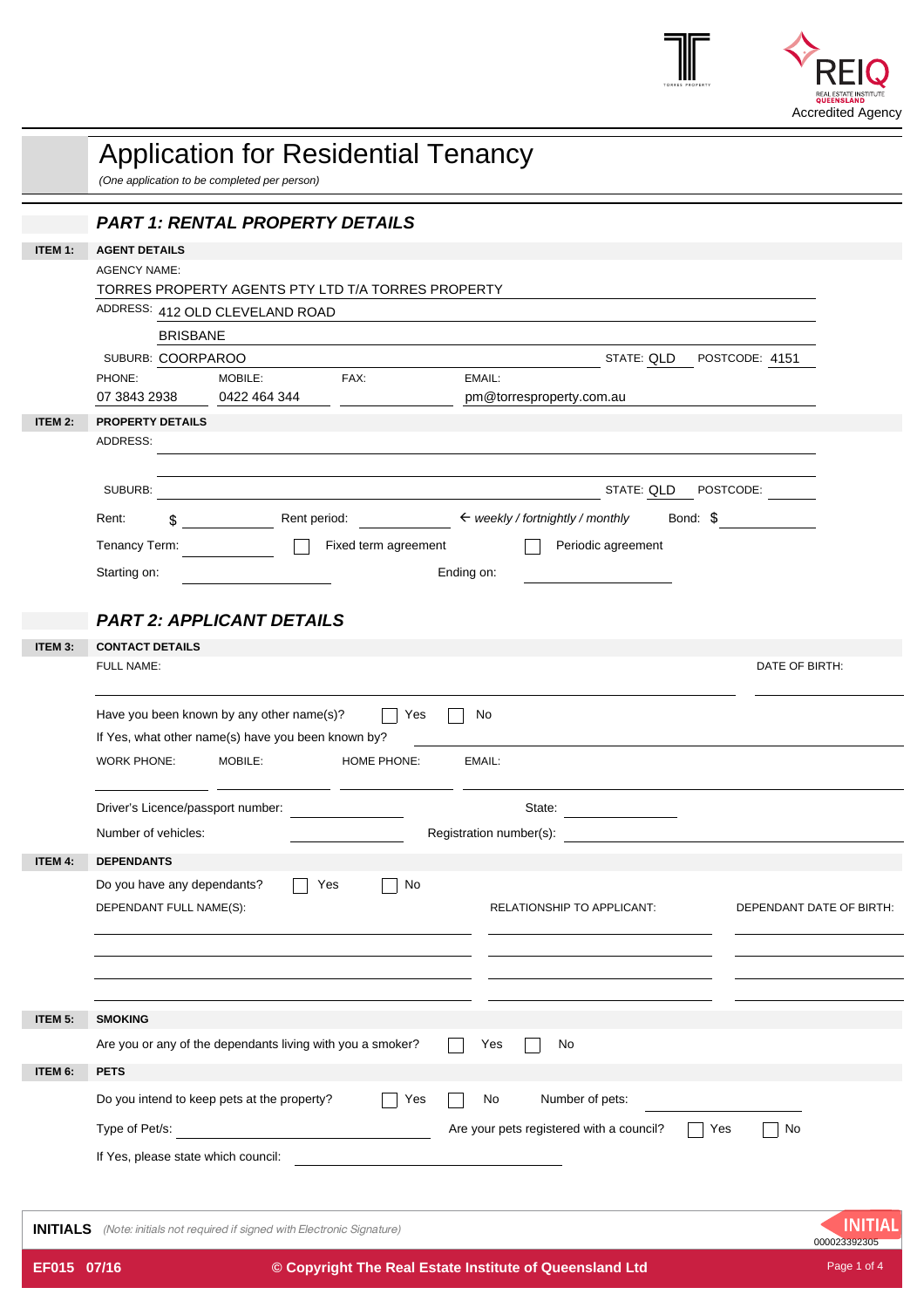## **ITEM 7: APPLICANTS ADDRESS HISTORY**

|                 | <b>CURRENT RESIDENTIAL ADDRESS:</b>                                                                                                         |                                             |                                         |                                                       |           |
|-----------------|---------------------------------------------------------------------------------------------------------------------------------------------|---------------------------------------------|-----------------------------------------|-------------------------------------------------------|-----------|
|                 | SUBURB:<br>TYPE OF OCCUPANCY:<br>PERIOD OF OCCUPANCY:<br>Rent<br>CURRENT AGENT/LESSOR (If renting):                                         | Owner                                       | Other: $\rightarrow$                    | STATE:                                                | POSTCODE: |
|                 | <b>AGENT/LESSOR PHONE:</b><br>FAX:                                                                                                          | EMAIL:                                      |                                         |                                                       |           |
|                 | <b>CURRENT RENT</b><br>\$<br>Rent period:<br>PREVIOUS RESIDENTIAL ADDRESS:                                                                  | $\leftarrow$ weekly / fortnightly / monthly | <b>REASON FOR LEAVING:</b>              |                                                       |           |
|                 | SUBURB:<br>PERIOD OF OCCUPANCY:<br>TYPE OF OCCUPANCY:<br>Rent<br>PREVIOUS AGENT/LESSOR:                                                     | Owner                                       | Other: $\rightarrow$                    | STATE:                                                | POSTCODE: |
|                 | FAX:<br>AGENT/LESSOR PHONE:                                                                                                                 | EMAIL:                                      |                                         |                                                       |           |
|                 | PREVIOUS RENT:<br>\$<br>Rent period:                                                                                                        | $\leftarrow$ weekly / fortnightly / monthly | <b>REASON FOR LEAVING:</b>              |                                                       |           |
| ITEM 8:         | <b>EMPLOYMENT DETAILS</b>                                                                                                                   |                                             |                                         |                                                       |           |
|                 | Employment status:<br>Full time<br>Part time<br><b>OCCUPATION:</b><br>DATE COMMENCED EMPLOYMENT (approx.)<br><b>EMPLOYER/BUSINESS NAME:</b> | Casual                                      | Contract<br>NET INCOME (per week)<br>\$ | Self employed<br>DATE TERMINATED EMPLOYMENT (if any): |           |
|                 | ADDRESS:                                                                                                                                    |                                             |                                         |                                                       |           |
|                 | SUBURB:<br>FAX:<br>PHONE:                                                                                                                   | EMAIL:                                      | STATE: POSTCODE:                        |                                                       |           |
|                 | IF SELF EMPLOYED, ACCOUNTANT'S NAME:                                                                                                        |                                             |                                         |                                                       | PHONE:    |
| ITEM 9:         | <b>CENTRELINK PAYMENTS</b><br>Are you receiving any regular Centrelink payments?<br>DESCRIPTION OF PAYMENT(S):                              | No<br>Yes                                   |                                         |                                                       |           |
|                 | TOTAL INCOME (PER WEEK):<br>DATE PAYMENTS COMMENCED:<br>\$                                                                                  |                                             |                                         |                                                       |           |
| <b>ITEM 10:</b> | <b>STUDENT DETAILS</b><br>Are you studying full time?<br>Yes<br>NAME OF EDUCATION INSTITUTION YOU ARE CURRENTLY ATTENDING:                  | No                                          | STUDENT IDENTIFICATION NUMBER:          |                                                       |           |
|                 | Are you an overseas student?<br>Yes                                                                                                         | No                                          | If yes, Visa expiry date:               |                                                       |           |

**INITIALS** (Note: initials not required if signed with Electronic Signature)

**INITIAL**<br>000023392305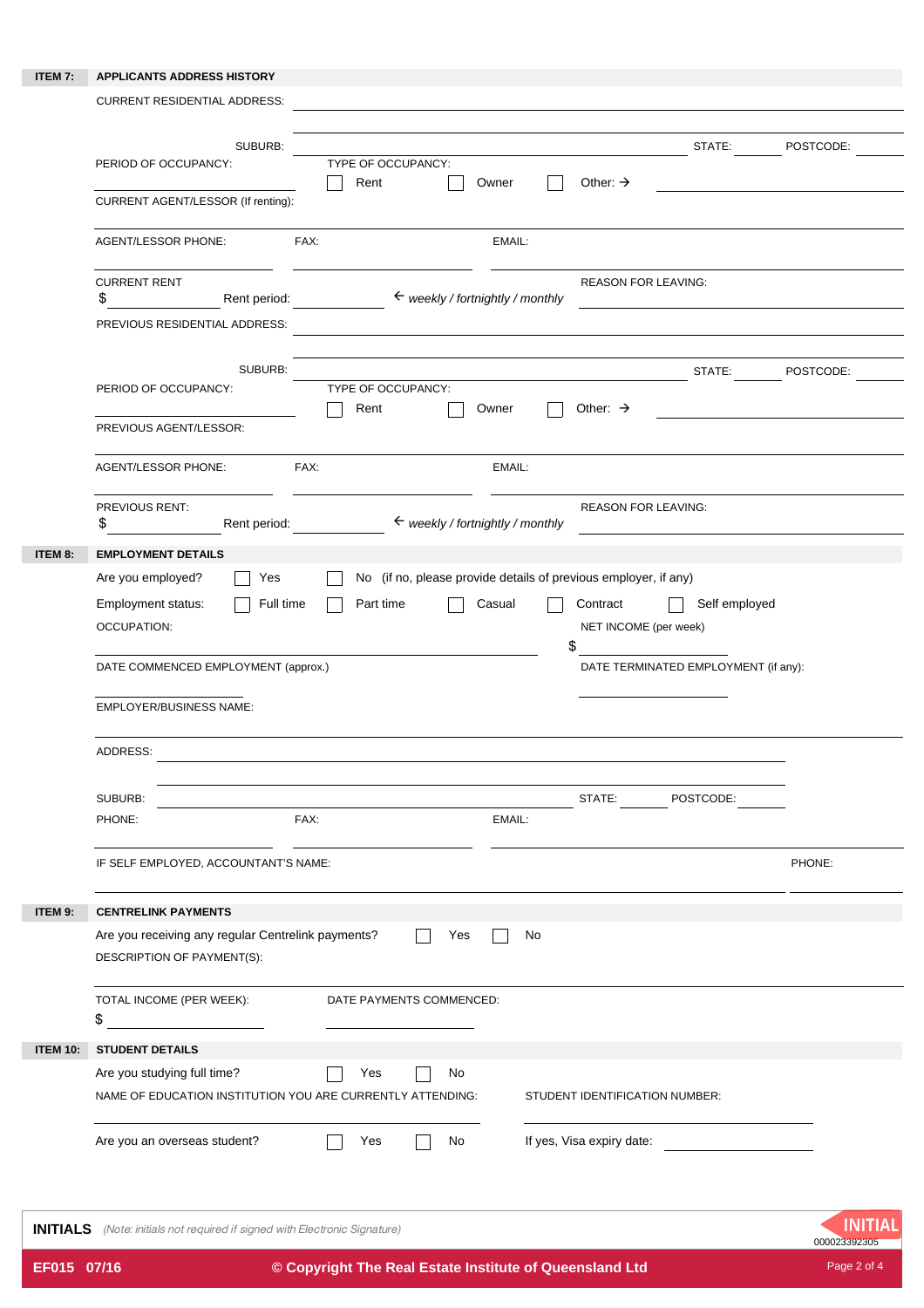| <b>ITEM 11:</b> | PERSONAL REFERENCES                                                                                                                                                                   |                                                                        |  |                                     |                      |  |  |
|-----------------|---------------------------------------------------------------------------------------------------------------------------------------------------------------------------------------|------------------------------------------------------------------------|--|-------------------------------------|----------------------|--|--|
|                 | Please do not list relatives, another applicant or partners and provide business hours contact numbers.<br><b>REFEREE 1:</b>                                                          |                                                                        |  |                                     | <b>RELATIONSHIP:</b> |  |  |
|                 | ADDRESS:                                                                                                                                                                              |                                                                        |  |                                     | PHONE/MOBILE:        |  |  |
|                 | SUBURB:                                                                                                                                                                               |                                                                        |  |                                     |                      |  |  |
|                 | REFEREE 2:                                                                                                                                                                            |                                                                        |  |                                     | <b>RELATIONSHIP:</b> |  |  |
|                 | ADDRESS:                                                                                                                                                                              |                                                                        |  |                                     |                      |  |  |
|                 | SUBURB:                                                                                                                                                                               | PHONE/MOBILE:                                                          |  |                                     |                      |  |  |
| <b>ITEM 12:</b> | PERSONAL REPRESENTATIVE                                                                                                                                                               |                                                                        |  |                                     |                      |  |  |
|                 |                                                                                                                                                                                       | i.e. preferred person(s) to be contacted in the event of an emergency. |  |                                     |                      |  |  |
|                 | <b>REPRESENTATIVE 1:</b>                                                                                                                                                              |                                                                        |  |                                     | <b>RELATIONSHIP:</b> |  |  |
|                 | ADDRESS:                                                                                                                                                                              |                                                                        |  |                                     |                      |  |  |
|                 |                                                                                                                                                                                       |                                                                        |  |                                     | PHONE/MOBILE:        |  |  |
|                 | SUBURB:<br><b>REPRESENTATIVE 2:</b>                                                                                                                                                   | STATE: POSTCODE:                                                       |  |                                     | <b>RELATIONSHIP:</b> |  |  |
|                 |                                                                                                                                                                                       |                                                                        |  |                                     |                      |  |  |
|                 | ADDRESS:                                                                                                                                                                              |                                                                        |  |                                     |                      |  |  |
|                 |                                                                                                                                                                                       | <u> 1989 - Johann Stoff, amerikansk politiker (d. 1989)</u>            |  |                                     | PHONE/MOBILE:        |  |  |
|                 | SUBURB:                                                                                                                                                                               | STATE: POSTCODE: POSTCODE:                                             |  |                                     |                      |  |  |
|                 | <b>PART 3: SUPPORTING DOCUMENTS</b>                                                                                                                                                   |                                                                        |  |                                     |                      |  |  |
| <b>ITEM 13:</b> | <b>IDENTIFICATION</b>                                                                                                                                                                 |                                                                        |  |                                     |                      |  |  |
|                 | You are required to meet a 100 point identification criterion upon submission of your application.<br>The Agent/Lessor may photocopy any item and retain as part of your application. |                                                                        |  |                                     |                      |  |  |
|                 | Please tick the identifying documents you have provided with your application.                                                                                                        |                                                                        |  |                                     |                      |  |  |
|                 | IMPORTANT: At least one form of Photo Identification MUST be provided.                                                                                                                |                                                                        |  |                                     |                      |  |  |
|                 | <b>70 Points</b>                                                                                                                                                                      |                                                                        |  |                                     |                      |  |  |
|                 | Passport                                                                                                                                                                              | Full birth certificate                                                 |  | Citizenship certificate             |                      |  |  |
|                 | <b>40 Points</b>                                                                                                                                                                      |                                                                        |  |                                     |                      |  |  |
|                 | Australian Driver's Licence                                                                                                                                                           | Student Photo ID                                                       |  | Department of Veterans Affairs card |                      |  |  |
|                 | Centrelink card                                                                                                                                                                       | Proof of age card                                                      |  | State/Federal Government Photo ID   |                      |  |  |
|                 | 25 Points                                                                                                                                                                             |                                                                        |  |                                     |                      |  |  |
|                 | Medicare card                                                                                                                                                                         | Council rates notice                                                   |  | Motor vehicle registration          |                      |  |  |
|                 | Telephone bill                                                                                                                                                                        | Electricity bill                                                       |  | Gas bill                            |                      |  |  |
|                 | Tenancy History Ledger                                                                                                                                                                | Bank statement                                                         |  | Credit card statement               |                      |  |  |
|                 | Last FOUR rent receipts                                                                                                                                                               | Rent bond receipt                                                      |  | Previous tenancy agreement          |                      |  |  |
|                 |                                                                                                                                                                                       |                                                                        |  |                                     |                      |  |  |
| <b>ITEM 14:</b> | PROOF OF INCOME                                                                                                                                                                       |                                                                        |  |                                     |                      |  |  |
|                 | You are also required to supply the Agent/Lessor with proof of your income upon submission of your application.                                                                       |                                                                        |  |                                     |                      |  |  |
|                 | Employed:<br>Last TWO pay slips.                                                                                                                                                      |                                                                        |  |                                     |                      |  |  |

**Not employed:** Centrelink statement.

**INITIALS** (Note: initials not required if signed with Electronic Signature)